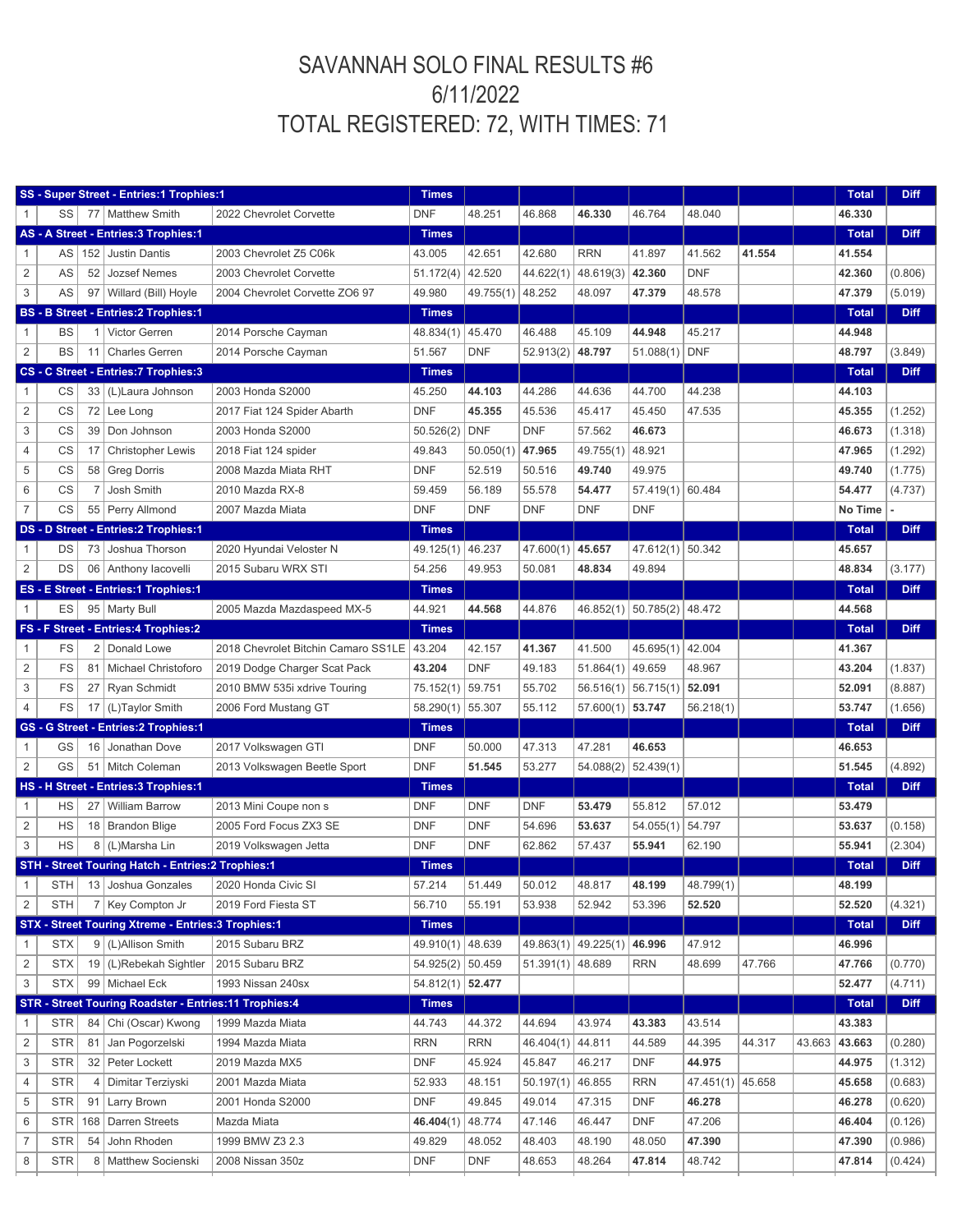| 9              | <b>STR</b> |    | 88   Marcus Lo                                                 | 1994 Mazda Miata                                               | 50.376       | <b>DNF</b> | 48.763             | <b>DNF</b>                     | <b>DNF</b>                                        | <b>DNF</b> |                         | 48.763       | (0.949)     |
|----------------|------------|----|----------------------------------------------------------------|----------------------------------------------------------------|--------------|------------|--------------------|--------------------------------|---------------------------------------------------|------------|-------------------------|--------------|-------------|
| 10             | <b>STR</b> |    | 60 Eladio Flores                                               | 1999 Mazda Miata                                               | 52.574(1)    | 49.743     | 50.562(1)          | 48.834                         | 52.718(2)                                         | 50.424(1)  |                         | 48.834       | (0.071)     |
| 11             | <b>STR</b> |    | 47   Michael Burwinkel                                         | 2002 Mazda Miata NB                                            | 50.766       | 51.393(1)  | 49.929             | <b>DNF</b>                     | 49.759                                            | 49.827     |                         | 49.759       | (0.925)     |
|                |            |    | STU - Street Touring Ultra - Entries: 4 Trophies: 2            |                                                                | <b>Times</b> |            |                    |                                |                                                   |            |                         | <b>Total</b> | <b>Diff</b> |
| 1              | STU        |    | 66 Oliver Greene                                               | 2014 BMW X1 M-Sport                                            | 51.919       | <b>RRN</b> | 53.187             | 51.592                         | 52.240                                            | 49.877     | 50.911                  | 49.877       |             |
| $\overline{c}$ | <b>STU</b> | 69 | Jack Rader                                                     | 2004 Infiniti G35                                              | 51.008       | 50.238     | 51.772             | 49.958                         |                                                   |            |                         | 49.958       | (0.081)     |
| 3              | STU        |    | 28 James Glenn                                                 | 2005 Nissan 350Z                                               | <b>DNF</b>   | 60.944     | 55.740             | 53.702                         | 53.022                                            | 52.363     |                         | 52.363       | (2.405)     |
| $\overline{4}$ | STU        |    | 166 (L)Amanda Roberts                                          | 2014 BMW X1 M-Sport                                            | <b>DNF</b>   | <b>DNF</b> | <b>DNF</b>         | 68.071                         | 67.976                                            | 66.336     |                         | 66.336       | (13.973)    |
|                |            |    | SST - Super Street Touring - Entries: 2 Trophies: 1            |                                                                | <b>Times</b> |            |                    |                                |                                                   |            |                         | <b>Total</b> | <b>Diff</b> |
| 1              | <b>SST</b> |    | 24 Scott Halligan                                              | 2004 Honda S2000                                               | 43.193       | <b>DNF</b> | 42.893             | 44.304(1) 42.614               |                                                   | 43.095     |                         | 42.614       |             |
| $\overline{2}$ | <b>SST</b> |    | 96   Andrew Caffey                                             | 2006 Honda S2K                                                 | 43.193       | <b>DNF</b> | 63.304(1)          | <b>DNF</b>                     | <b>DNF</b>                                        | 56.567     |                         | 43.193       | (0.579)     |
|                |            |    | DSP - D Street Prepared - Entries:1 Trophies:1                 |                                                                | <b>Times</b> |            |                    |                                |                                                   |            |                         | <b>Total</b> | <b>Diff</b> |
| 1              | <b>DSP</b> |    | 25 Tyler Schultz                                               | 2005 Mini Cooper S                                             | 47.411       | 48.451     | 46.946             | 47.231                         | 46.487                                            |            |                         | 46.487       |             |
|                |            |    | ESP - E Street Prepared - Entries:3 Trophies:1                 |                                                                | <b>Times</b> |            |                    |                                |                                                   |            |                         | <b>Total</b> | <b>Diff</b> |
| 1              | <b>ESP</b> |    | 14   Kristopher Mahon                                          | 2008 Infiniti G37S                                             | 42.712       | 42.254     | 41.903             | 43.804(1) 42.570               |                                                   |            |                         | 41.903       |             |
| $\overline{2}$ | <b>ESP</b> |    | 9 (L)Tracy Molloy                                              | 2012 Ford Boss 302                                             | 47.814       | 46.832     | 46.147             | 48.775(1)                      |                                                   |            |                         | 46.147       | (4.244)     |
| 3              | <b>ESP</b> |    | 6   Michael Kutemeyer                                          | 2012 Ford Boss 302                                             | <b>DNF</b>   | <b>DNF</b> | <b>DNF</b>         |                                | $47.960(1)$ $\mid$ $47.317(1)$ $\mid$ $49.657(2)$ |            |                         | 47.317       | (1.170)     |
|                |            |    | FSP - F Street Prepared - Entries:1 Trophies:1                 |                                                                | <b>Times</b> |            |                    |                                |                                                   |            |                         | <b>Total</b> | <b>Diff</b> |
| 1              | <b>FSP</b> |    | 56 Daniel Dodson                                               | 2017 Subaru Crosstrek                                          | <b>DNF</b>   | 49.172     | 48.979             | 48.964                         | 49.120                                            |            |                         | 48.964       |             |
|                |            |    | SM - Street Modified - Entries: 4 Trophies: 2                  |                                                                | <b>Times</b> |            |                    |                                |                                                   |            |                         | <b>Total</b> | <b>Diff</b> |
| 1              | <b>SM</b>  |    | 23   Patrick Hagains                                           | 2015 Subaru BRZ                                                | 44.977       | 45.314(1)  | 45.752(1)          | 45.140(1)                      | 43.552                                            | 44.205     |                         | 43.552       |             |
| $\overline{2}$ | <b>SM</b>  |    | 19 Kyle Jansch                                                 | 2002 Subaru Forester                                           | 47.626(1)    | 44.846     | 44.874             | 44.848                         | 43.970                                            | 44.361     |                         | 43.970       | (0.418)     |
| 3              | <b>SM</b>  |    | 119   (L)Amanda Jansch                                         | 2002 Subaru Forester                                           | <b>DNF</b>   | 49.475     | $50.567(1)$ 47.823 |                                | 48.620(1)                                         | 47.129     |                         | 47.129       | (3.159)     |
| $\overline{4}$ |            |    | SM   724   Martin Zagotti                                      | 2017 Toyota 86                                                 | 49.744       | 50.219     | <b>DNF</b>         | 48.883                         | 48.354                                            | 52.249(2)  |                         | 48.354       | (1.225)     |
|                |            |    | SMF - Street Modified FWD - Entries:1 Trophies:1               |                                                                | <b>Times</b> |            |                    |                                |                                                   |            |                         | <b>Total</b> | <b>Diff</b> |
| 1              | <b>SMF</b> |    | 24 Jaxon Arraj                                                 | 2004 Mini Cooper S                                             | <b>DNF</b>   | 49.432     | 47.354             | 47.406                         | 46.713                                            | 47.262     |                         | 46.713       |             |
|                |            |    | KM - Kart Formula 125 - Entries: 2 Trophies: 1                 |                                                                | <b>Times</b> |            |                    |                                |                                                   |            |                         | <b>Total</b> | <b>Diff</b> |
| 1              | KM         |    | 6 Don Bruner Jr                                                | 2019 GFC GT14                                                  | 42.342(1)    | 38.646     | 38.285             | 37.803                         | 43.041(2)                                         |            |                         | 37.803       |             |
| $\overline{2}$ | ΚM         |    | 17 Yanchong Zhang                                              | 2006 Rigetti Redolfi                                           | 37.803       | 49.176     | 46.139             | 45.165                         | 44.885                                            | 45.760(1)  |                         | 37.803       | (0.000)     |
|                |            |    | <b>CAMT - Classic American Muscle T - Entries:1 Trophies:1</b> |                                                                | <b>Times</b> |            |                    |                                |                                                   |            |                         | <b>Total</b> | <b>Diff</b> |
| $\mathbf{1}$   | CAMT       |    | 41   Kenneth Howell                                            | 1990 Ford Mustang                                              | <b>RRN</b>   | 45.797     | 45.179             | 44.841                         | 43.894                                            |            | $46.601(1)$ $46.347(1)$ | 43.894       |             |
|                |            |    |                                                                | <b>CAMC - Classic American Muscle C - Entries:6 Trophies:2</b> | <b>Times</b> |            |                    |                                |                                                   |            |                         | <b>Total</b> | <b>Diff</b> |
| 1              | CAMC       |    | 11 Eric Siegenthaler                                           | 2018 Chevrolet Cataro SS 1LE                                   | 44.553       | 43.716     | 44.218             | 43.138                         | 43.894                                            | 43.249     |                         | 43.138       |             |
| 2              | CAMC       |    | 98   Spencer Grimes                                            | 2017 Ford Mustang ecoboost                                     | 47.373       | 45.714     | 46.914(1)          | 47.611(1) 48.842(1)            |                                                   | 46.244     |                         | 45.714       | (2.576)     |
| 3              | CAMC       |    | 86   Kevin Nunez                                               | 2016 Ford Mustang GT                                           | 49.116       | 47.492     | $48.116(1)$ 45.953 |                                | 46.094                                            | 49.280(2)  |                         | 45.953       | (0.239)     |
|                | CAMC       |    | 97 Raphael Gonzalez                                            | 2017 Ford Mustang GT                                           | 53.389       | 49.093     | 49.118             | 48.074                         | 47.723                                            | 50.069(1)  |                         | 47.723       | (1.770)     |
| 5              | CAMC       |    | 17   (L)Amy Siegenthaler                                       | 2018 Chevrolet Cataro SS 1LE                                   | 52.533       | 50.153     | 50.422             | 48.133                         | 48.007                                            | 49.056(1)  |                         | 48.007       | (0.284)     |
| 6              | CAMC       |    | 7 Lateef Gittens                                               | 2010 Ford Mustang gt                                           | 52.805       | 50.839     | 49.838             | 49.668                         | 50.328                                            | 49.577     |                         | 49.577       | (1.570)     |
|                |            |    |                                                                | <b>CAMS - Classic American Muscle S - Entries:6 Trophies:2</b> | <b>Times</b> |            |                    |                                |                                                   |            |                         | <b>Total</b> | <b>Diff</b> |
| 1              | CAMS       |    | 13 Joshua Sightler                                             | 2002 Chevrolet Red Rocket                                      | 42.064       | 41.760     | 41.253             | DNF                            | 40.876                                            | 41.263     |                         | 40.876       |             |
| 2              | CAMS       |    | 63 Philip Lee                                                  | 2003 Chevrolet Corvette                                        | 43.308       | 41.834     | $43.966(1)$ 41.536 |                                | 41.701                                            | 43.479(1)  |                         | 41.536       | (0.660)     |
| 3              | CAMS       |    | 163   Kenny Lee                                                | 2003 Chevrolet Happy Ending Z06                                | 44.327(1)    | 41.839     | $43.939(1)$ 41.653 |                                | 43.943(1)                                         | 41.897     |                         | 41.653       | (0.117)     |
| 4              | CAMS       |    | 3 Dustin Sightler                                              | 2002 Chevrolet Corvette                                        | 45.050       | 42.663     |                    | 50.308(4)   46.746(2)   42.529 |                                                   | 42.606     |                         | 42.529       | (0.876)     |
| 5              | CAMS       |    | 165   Derrick Taylor                                           | 1983 FireSpray-31 Slave 1                                      | 45.050       | 44.031     | 44.153(1) 42.783   |                                | 44.497(1)                                         | 42.749     |                         | 42.749       | (0.220)     |
| 6              | CAMS       |    | 65   Dan McCormack                                             | 1965 FFR Roadster                                              | 53.550       | 49.404     | 48.097             | 47.150                         | 47.592                                            | 46.288     |                         | 46.288       | (3.539)     |

| <b>Top Times Of Day</b> | <b>Time</b> | Class $#$  | <b>Driver</b>    |
|-------------------------|-------------|------------|------------------|
| Raw time                | 37.803      | $KM$ 6     | Don Bruner Jr    |
| Index                   | 33.673      | $FS$  2    | Donald Lowe      |
| <b>Street</b>           | 41.367      | $FS$  2    | Donald Lowe      |
| <b>Street Touring</b>   | 42.614      | $SST$   24 | Scott Halligan   |
| <b>Street Prepared</b>  | 41.903      | $ESP$ 14   | Kristopher Mahon |
| <b>Modified</b>         | 37.803      | $KM$ 6     | Don Bruner Jr    |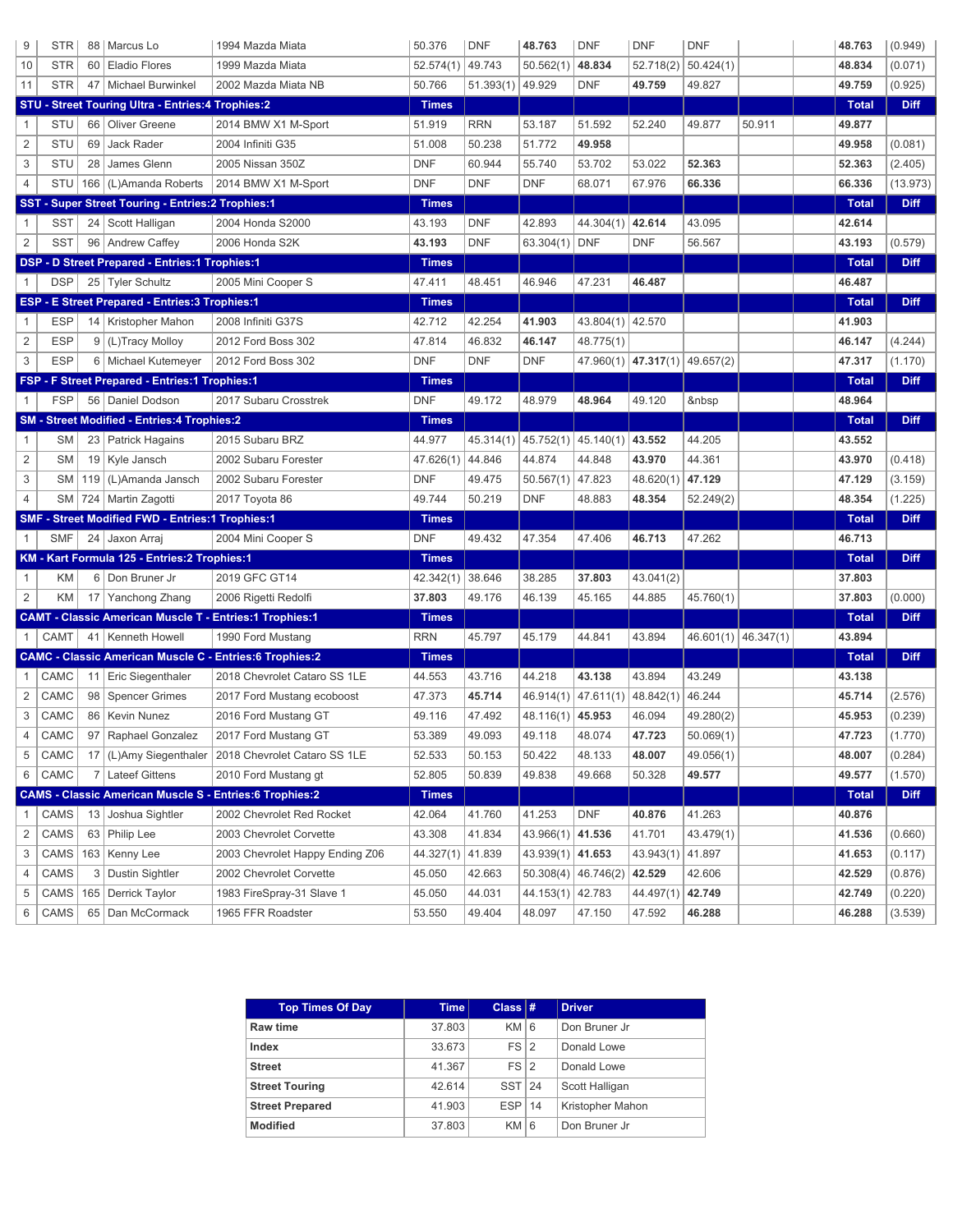## PAX TIME RESULTS

| <b>Index Pos.</b> | Pos. | <b>Class</b> | #              | <b>Driver</b>            | Car                                 | <b>Time</b> | Index | <b>Index Time</b> | Diff. | From 1st |
|-------------------|------|--------------|----------------|--------------------------|-------------------------------------|-------------|-------|-------------------|-------|----------|
| 1                 |      | <b>FS</b>    | 2              | Donald Lowe              | 2018 Chevrolet Bitchin Camaro SS1LE | 41.367      | 0.814 | 33.673            | 0.000 | 0.000    |
| $\overline{2}$    |      | AS           | 152            | <b>Justin Dantis</b>     | 2003 Chevrolet Z5 C06k              | 41.554      | 0.821 | 34.116            | 0.443 | 0.443    |
| 3                 |      | CAMS         | 13             | Joshua Sightler          | 2002 Chevrolet Red Rocket           | 40.876      | 0.838 | 34.254            | 0.138 | 0.581    |
| 4                 |      | AS           | 52             | <b>Jozsef Nemes</b>      | 2003 Chevrolet Corvette             | 42.360      | 0.821 | 34.778            | 0.523 | 1.105    |
| 5                 |      | CAMS         |                | 63   Philip Lee          | 2003 Chevrolet Corvette             | 41.536      | 0.838 | 34.807            | 0.030 | 1.134    |
| 6                 |      | CAMS         | 163            | Kenny Lee                | 2003 Chevrolet Happy Ending Z06     | 41.653      | 0.838 | 34.905            | 0.098 | 1.232    |
| $\overline{7}$    |      | FS           | 81             | Michael Christoforo      | 2019 Dodge Charger Scat Pack        | 43.204      | 0.814 | 35.168            | 0.263 | 1.495    |
| 8                 |      | KM           | 17             | Yanchong Zhang           | 2006 Rigetti Redolfi                | 37.803      | 0.931 | 35.195            | 0.027 | 1.522    |
| 9                 |      | KM           | 6              | Don Bruner Jr            | 2019 GFC GT14                       | 37.803      | 0.931 | 35.195            | 0.000 | 1.522    |
| 10                |      | <b>ESP</b>   | 14             | Kristopher Mahon         | 2008 Infiniti G37S                  | 41.903      | 0.840 | 35.199            | 0.004 | 1.526    |
| 11                |      | ES           | 95             | Marty Bull               | 2005 Mazda Mazdaspeed MX-5          | 44.568      | 0.792 | 35.298            | 0.099 | 1.625    |
| 12                |      | CAMC         | 11             | Eric Siegenthaler        | 2018 Chevrolet Cataro SS 1LE        | 43.138      | 0.819 | 35.330            | 0.032 | 1.657    |
| 13                |      | CAMS         | 3              | Dustin Sightler          | 2002 Chevrolet Corvette             | 42.529      | 0.838 | 35.639            | 0.309 | 1.967    |
| 14                |      | CS           | 33             | (L)Laura Johnson         | 2003 Honda S2000                    | 44.103      | 0.810 | 35.723            | 0.084 | 2.051    |
| 15                |      | CAMT         | 41             | Kenneth Howell           | 1990 Ford Mustang                   | 43.894      | 0.816 | 35.818            | 0.094 | 2.145    |
| 16                |      | CAMS         | 165            | Derrick Taylor           | 1983 FireSpray-31 Slave 1           | 42.749      | 0.838 | 35.824            | 0.006 | 2.151    |
| 17                |      | <b>SST</b>   | 24             | Scott Halligan           | 2004 Honda S2000                    | 42.614      | 0.841 | 35.838            | 0.015 | 2.166    |
| 18                |      | <b>STR</b>   | 84             | Chi (Oscar) Kwong        | 1999 Mazda Miata                    | 43.383      | 0.828 | 35.921            | 0.083 | 2.248    |
| 19                |      | <b>STR</b>   | 81             | Jan Pogorzelski          | 1994 Mazda Miata                    | 43.663      | 0.828 | 36.153            | 0.232 | 2.480    |
| 20                |      | <b>SST</b>   | 96             | Andrew Caffey            | 2006 Honda S2K                      | 43.193      | 0.841 | 36.325            | 0.172 | 2.653    |
| 21                |      | CS           | 72             | Lee Long                 | 2017 Fiat 124 Spider Abarth         | 45.355      | 0.810 | 36.738            | 0.412 | 3.065    |
| 22                |      | BS           | $\mathbf{1}$   | Victor Gerren            | 2014 Porsche Cayman                 | 44.948      | 0.818 | 36.767            | 0.030 | 3.095    |
| 23                |      | DS           | 73             |                          |                                     |             |       |                   |       | 3.172    |
|                   |      |              |                | Joshua Thorson           | 2020 Hyundai Veloster N             | 45.657      | 0.807 | 36.845            | 0.078 |          |
| 24                |      | GS           | 16             | Jonathan Dove            | 2017 Volkswagen GTI                 | 46.653      | 0.794 | 37.042            | 0.197 | 3.370    |
| 25                |      | <b>STR</b>   | 32             | Peter Lockett            | 2019 Mazda MX5                      | 44.975      | 0.828 | 37.239            | 0.197 | 3.567    |
| 26                |      | CAMC         | 98             | <b>Spencer Grimes</b>    | 2017 Ford Mustang ecoboost          | 45.714      | 0.819 | 37.440            | 0.200 | 3.767    |
| 27                |      | CAMC         | 86             | Kevin Nunez              | 2016 Ford Mustang GT                | 45.953      | 0.819 | 37.636            | 0.196 | 3.963    |
| 28                |      | <b>SM</b>    | 23             | Patrick Hagains          | 2015 Subaru BRZ                     | 43.552      | 0.868 | 37.803            | 0.168 | 4.130    |
| 29                |      | <b>STR</b>   | 4              | Dimitar Terziyski        | 2001 Mazda Miata                    | 45.658      | 0.828 | 37.805            | 0.002 | 4.132    |
| 30                |      | CS           | 39             | Don Johnson              | 2003 Honda S2000                    | 46.673      | 0.810 | 37.805            | 0.000 | 4.132    |
| 31                |      | <b>SM</b>    | 19             | Kyle Jansch              | 2002 Subaru Forester                | 43.970      | 0.868 | 38.166            | 0.361 | 4.493    |
| 32                |      | <b>STR</b>   |                | 91   Larry Brown         | 2001 Honda S2000                    | 46.278      | 0.828 | 38.318            | 0.152 | 4.645    |
| 33                |      | <b>STX</b>   | 9              | (L)Allison Smith         | 2015 Subaru BRZ                     | 46.996      | 0.817 | 38.396            | 0.078 | 4.723    |
| 34                |      | <b>STR</b>   | 168            | <b>Darren Streets</b>    | Mazda Miata                         | 46.404      | 0.828 | 38.423            | 0.027 | 4.750    |
| 35                |      | SS           | 77             | Matthew Smith            | 2022 Chevrolet Corvette             | 46.330      | 0.830 | 38.454            | 0.031 | 4.781    |
| 36                |      | <b>ESP</b>   | 9              | (L)Tracy Molloy          | 2012 Ford Boss 302                  | 46.147      | 0.840 | 38.763            | 0.310 | 5.091    |
| 37                |      | CAMS         | 65             | Dan McCormack            | 1965 FFR Roadster                   | 46.288      | 0.838 | 38.789            | 0.026 | 5.117    |
| 38                |      | CS           | 17             | <b>Christopher Lewis</b> | 2018 Fiat 124 spider                | 47.965      | 0.810 | 38.852            | 0.062 | 5.179    |
| 39                |      | AS           | 97             | Willard (Bill) Hoyle     | 2004 Chevrolet Corvette ZO6 97      | 47.379      | 0.821 | 38.898            | 0.047 | 5.225    |
| 40                |      | STX          |                | 19 (L)Rebekah Sightler   | 2015 Subaru BRZ                     | 47.766      | 0.817 | 39.025            | 0.127 | 5.352    |
| 41                |      | CAMC         | 97             | Raphael Gonzalez         | 2017 Ford Mustang GT                | 47.723      | 0.819 | 39.085            | 0.060 | 5.412    |
| 42                |      | STH          | 13             | Joshua Gonzales          | 2020 Honda Civic SI                 | 48.199      | 0.812 | 39.138            | 0.052 | 5.465    |
| 43                |      | <b>DSP</b>   | 25             | <b>Tyler Schultz</b>     | 2005 Mini Cooper S                  | 46.487      | 0.844 | 39.235            | 0.097 | 5.562    |
| 44                |      | <b>STR</b>   | 54             | John Rhoden              | 1999 BMW Z3 2.3                     | 47.390      | 0.828 | 39.239            | 0.004 | 5.566    |
| 45                |      | CAMC         | 17             | (L)Amy Siegenthaler      | 2018 Chevrolet Cataro SS 1LE        | 48.007      | 0.819 | 39.318            | 0.079 | 5.645    |
| 46                |      | DS           | 06             | Anthony lacovelli        | 2015 Subaru WRX STI                 | 48.834      | 0.807 | 39.409            | 0.091 | 5.736    |
| 47                |      | <b>SMF</b>   | 24             | Jaxon Arraj              | 2004 Mini Cooper S                  | 46.713      | 0.845 | 39.472            | 0.063 | 5.800    |
| 48                |      | STR          | 8 <sup>1</sup> | Matthew Socienski        | 2008 Nissan 350z                    | 47.814      | 0.828 | 39.590            | 0.118 | 5.917    |
| 49                |      | <b>ESP</b>   | 6              | Michael Kutemeyer        | 2012 Ford Boss 302                  | 47.317      | 0.840 | 39.746            | 0.156 | 6.074    |
| 50                |      | BS           | 11             | <b>Charles Gerren</b>    | 2014 Porsche Cayman                 | 48.797      | 0.818 | 39.916            | 0.170 | 6.243    |
| 51                |      | СS           | 58             | <b>Greg Dorris</b>       | 2008 Mazda Miata RHT                | 49.740      | 0.810 | 40.289            | 0.373 | 6.617    |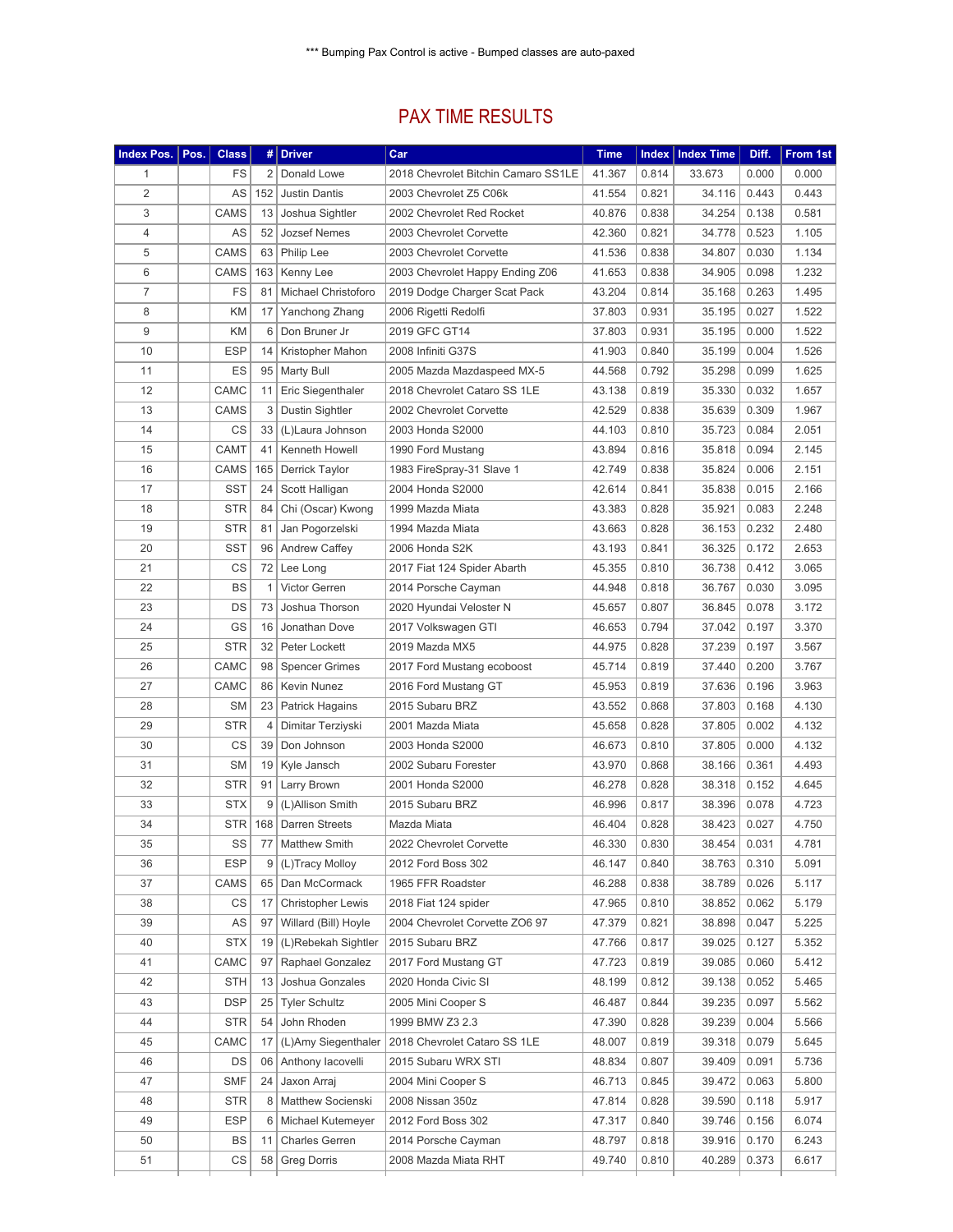| 52 | <b>FSP</b> |                | 56   Daniel Dodson       | 2017 Subaru Crosstrek        | 48.964   | 0.824 | 40.346  | 0.057  | 6.674  |
|----|------------|----------------|--------------------------|------------------------------|----------|-------|---------|--------|--------|
| 53 | <b>STR</b> |                | 88   Marcus Lo           | 1994 Mazda Miata             | 48.763   | 0.828 | 40.376  | 0.029  | 6.703  |
| 54 | <b>STR</b> |                | 60 Eladio Flores         | 1999 Mazda Miata             | 48.834   | 0.828 | 40.435  | 0.059  | 6.762  |
| 55 | CAMC       |                | <b>Lateef Gittens</b>    | 2010 Ford Mustang gt         | 49.577   | 0.819 | 40.604  | 0.169  | 6.931  |
| 56 | <b>SM</b>  |                | 119 (L)Amanda Jansch     | 2002 Subaru Forester         | 47.129   | 0.868 | 40.908  | 0.304  | 7.235  |
| 57 | GS         | 51             | Mitch Coleman            | 2013 Volkswagen Beetle Sport | 51.545   | 0.794 | 40.927  | 0.019  | 7.254  |
| 58 | <b>STR</b> | 47             | <b>Michael Burwinkel</b> | 2002 Mazda Miata NB          | 49.759   | 0.828 | 41.200  | 0.274  | 7.528  |
| 59 | STU        | 66             | Oliver Greene            | 2014 BMW X1 M-Sport          | 49.877   | 0.829 | 41.348  | 0.148  | 7.675  |
| 60 | STU        | 69             | Jack Rader               | 2004 Infiniti G35            | 49.958   | 0.829 | 41.415  | 0.067  | 7.742  |
| 61 | <b>SM</b>  |                | 724   Martin Zagotti     | 2017 Toyota 86               | 48.354   | 0.868 | 41.971  | 0.556  | 8.299  |
| 62 | <b>HS</b>  | 27             | <b>William Barrow</b>    | 2013 Mini Coupe non s        | 53.479   | 0.786 | 42.034  | 0.063  | 8.362  |
| 63 | <b>HS</b>  | 18             | <b>Brandon Blige</b>     | 2005 Ford Focus ZX3 SE       | 53.637   | 0.786 | 42.159  | 0.124  | 8.486  |
| 64 | <b>FS</b>  | 27             | Rvan Schmidt             | 2010 BMW 535i xdrive Touring | 52.091   | 0.814 | 42.402  | 0.243  | 8.729  |
| 65 | <b>STH</b> | 7 <sup>1</sup> | Key Compton Jr           | 2019 Ford Fiesta ST          | 52.520   | 0.812 | 42.646  | 0.244  | 8.974  |
| 66 | <b>STX</b> |                | 99 Michael Eck           | 1993 Nissan 240sx            | 52.477   | 0.817 | 42.874  | 0.227  | 9.201  |
| 67 | STU        | 28             | James Glenn              | 2005 Nissan 350Z             | 52.363   | 0.829 | 43.409  | 0.535  | 9.736  |
| 68 | <b>FS</b>  | 17             | (L)Taylor Smith          | 2006 Ford Mustang GT         | 53.747   | 0.814 | 43.750  | 0.341  | 10.077 |
| 69 | <b>HS</b>  |                | 8 (L)Marsha Lin          | 2019 Volkswagen Jetta        | 55.941   | 0.786 | 43.970  | 0.220  | 10.297 |
| 70 | <b>CS</b>  | 7              | Josh Smith               | 2010 Mazda RX-8              | 54.477   | 0.810 | 44.126  | 0.157  | 10.454 |
| 71 | <b>STU</b> | 166            | (L)Amanda Roberts        | 2014 BMW X1 M-Sport          | 66.336   | 0.829 | 54.993  | 10.866 | 21.320 |
| 72 | <b>CS</b>  |                | 55 Perry Allmond         | 2007 Mazda Miata             | 9999.000 | 0.810 | No Time |        |        |

## RAW TIME RESULTS

| Raw Pos.       | Pos. | <b>Class</b> | #              | <b>Driver</b>          | Car                                 | <b>Raw Time</b> | Diff. | From 1st |
|----------------|------|--------------|----------------|------------------------|-------------------------------------|-----------------|-------|----------|
| 1              |      | KM           | 6              | Don Bruner Jr          | 2019 GFC GT14                       | 37.803          | 0.000 | 0.000    |
| $\overline{2}$ |      | KM           | 17             | Yanchong Zhang         | 2006 Rigetti Redolfi                | 37.803          | 0.000 | 0.000    |
| 3              |      | <b>CAMS</b>  | 13             | Joshua Sightler        | 2002 Chevrolet Red Rocket           | 40.876          | 3.073 | 3.073    |
| $\overline{4}$ |      | <b>FS</b>    | $\overline{2}$ | Donald Lowe            | 2018 Chevrolet Bitchin Camaro SS1LE | 41.367          | 0.491 | 3.564    |
| 5              |      | <b>CAMS</b>  | 63             | Philip Lee             | 2003 Chevrolet Corvette             | 41.536          | 0.169 | 3.733    |
| 6              |      | AS           | 152            | <b>Justin Dantis</b>   | 2003 Chevrolet Z5 C06k              | 41.554          | 0.018 | 3.751    |
| $\overline{7}$ |      | CAMS         | 163            | Kenny Lee              | 2003 Chevrolet Happy Ending Z06     | 41.653          | 0.099 | 3.850    |
| 8              |      | <b>ESP</b>   | 14             | Kristopher Mahon       | 2008 Infiniti G37S                  | 41.903          | 0.250 | 4.100    |
| 9              |      | AS           | 52             | <b>Jozsef Nemes</b>    | 2003 Chevrolet Corvette             | 42.360          | 0.457 | 4.557    |
| 10             |      | CAMS         | 3              | <b>Dustin Sightler</b> | 2002 Chevrolet Corvette             | 42.529          | 0.169 | 4.726    |
| 11             |      | <b>SST</b>   | 24             | Scott Halligan         | 2004 Honda S2000                    | 42.614          | 0.085 | 4.811    |
| 12             |      | CAMS         | 165            | Derrick Taylor         | 1983 FireSpray-31 Slave 1           | 42.749          | 0.135 | 4.946    |
| 13             |      | CAMC         | 11             | Eric Siegenthaler      | 2018 Chevrolet Cataro SS 1LE        | 43.138          | 0.389 | 5.335    |
| 14             |      | <b>SST</b>   | 96             | Andrew Caffey          | 2006 Honda S2K                      | 43.193          | 0.055 | 5.390    |
| 15             |      | FS           | 81             | Michael Christoforo    | 2019 Dodge Charger Scat Pack        | 43.204          | 0.011 | 5.401    |
| 16             |      | <b>STR</b>   | 84             | Chi (Oscar) Kwong      | 1999 Mazda Miata                    | 43.383          | 0.179 | 5.580    |
| 17             |      | <b>SM</b>    | 23             | <b>Patrick Hagains</b> | 2015 Subaru BRZ                     | 43.552          | 0.169 | 5.749    |
| 18             |      | <b>STR</b>   | 81             | Jan Pogorzelski        | 1994 Mazda Miata                    | 43.663          | 0.111 | 5.860    |
| 19             |      | CAMT         | 41             | Kenneth Howell         | 1990 Ford Mustang                   | 43.894          | 0.231 | 6.091    |
| 20             |      | <b>SM</b>    | 19             | Kyle Jansch            | 2002 Subaru Forester                | 43.970          | 0.076 | 6.167    |
| 21             |      | CS           | 33             | (L)Laura Johnson       | 2003 Honda S2000                    | 44.103          | 0.133 | 6.300    |
| 22             |      | ES           | 95             | <b>Marty Bull</b>      | 2005 Mazda Mazdaspeed MX-5          | 44.568          | 0.465 | 6.765    |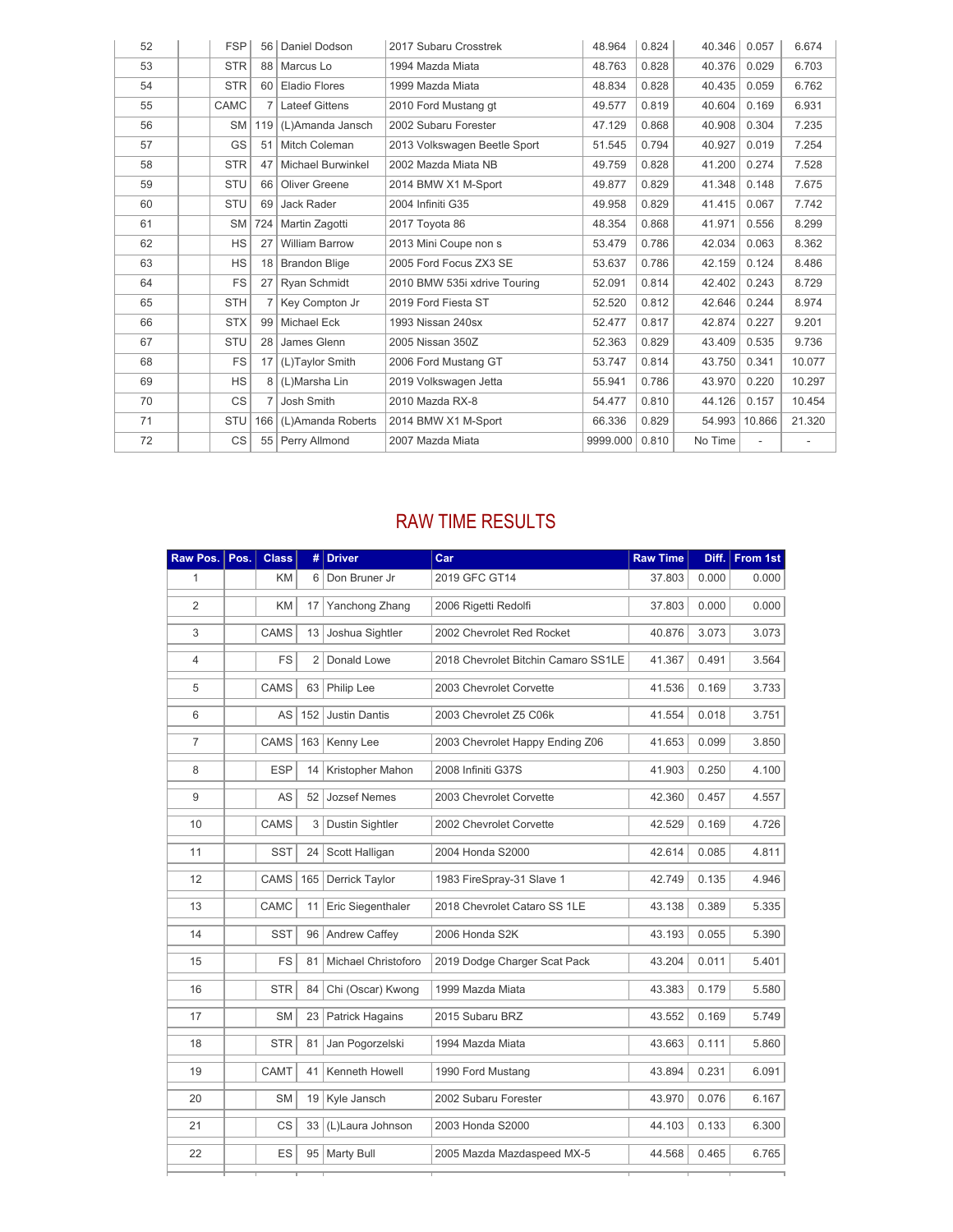| 23 | BS         |                 | 1 Victor Gerren          | 2014 Porsche Cayman                                | 44.948 | 0.380 | 7.145  |
|----|------------|-----------------|--------------------------|----------------------------------------------------|--------|-------|--------|
| 24 | <b>STR</b> | 32              | Peter Lockett            | 2019 Mazda MX5                                     | 44.975 | 0.027 | 7.172  |
| 25 | CS         | 72              | Lee Long                 | 2017 Fiat 124 Spider Abarth                        | 45.355 | 0.380 | 7.552  |
| 26 | DS         | 73              | Joshua Thorson           | 2020 Hyundai Veloster N                            | 45.657 | 0.302 | 7.854  |
| 27 | STR        | 4               | Dimitar Terziyski        | 2001 Mazda Miata                                   | 45.658 | 0.001 | 7.855  |
| 28 | CAMC       | 98              | <b>Spencer Grimes</b>    | 2017 Ford Mustang ecoboost                         | 45.714 | 0.056 | 7.911  |
| 29 | CAMC       | 86              | Kevin Nunez              | 2016 Ford Mustang GT                               | 45.953 | 0.239 | 8.150  |
| 30 | ESP        | 9               | (L)Tracy Molloy          | 2012 Ford Boss 302                                 | 46.147 | 0.194 | 8.344  |
| 31 | STR        | 91              | Larry Brown              | 2001 Honda S2000                                   | 46.278 | 0.131 | 8.475  |
| 32 | CAMS       | 65              | Dan McCormack            | 1965 FFR Roadster                                  | 46.288 | 0.010 | 8.485  |
| 33 | SS         | 77              | <b>Matthew Smith</b>     | 2022 Chevrolet Corvette                            | 46.330 | 0.042 | 8.527  |
| 34 | <b>STR</b> | 168             | <b>Darren Streets</b>    | Mazda Miata                                        | 46.404 | 0.074 | 8.601  |
| 35 | <b>DSP</b> | 25              | <b>Tyler Schultz</b>     | 2005 Mini Cooper S                                 | 46.487 | 0.083 | 8.684  |
| 36 | GS         | 16              | Jonathan Dove            | 2017 Volkswagen GTI                                | 46.653 | 0.166 | 8.850  |
| 37 | СS         | 39              | Don Johnson              | 2003 Honda S2000                                   | 46.673 | 0.020 | 8.870  |
| 38 | <b>SMF</b> | 24              | Jaxon Arraj              | 2004 Mini Cooper S                                 | 46.713 | 0.040 | 8.910  |
| 39 | <b>STX</b> | 9               | (L)Allison Smith         | 2015 Subaru BRZ                                    | 46.996 | 0.283 | 9.193  |
| 40 | SM         | 119             | (L)Amanda Jansch         | 2002 Subaru Forester                               | 47.129 | 0.133 | 9.326  |
| 41 | ESP        | 6               | Michael Kutemeyer        | 2012 Ford Boss 302                                 | 47.317 | 0.188 | 9.514  |
| 42 | AS         | 97              | Willard (Bill) Hoyle     | 2004 Chevrolet Corvette ZO6 97                     | 47.379 | 0.062 | 9.576  |
| 43 | <b>STR</b> | 54              | John Rhoden              | 1999 BMW Z3 2.3                                    | 47.390 | 0.011 | 9.587  |
| 44 | CAMC       | 97              | Raphael Gonzalez         | 2017 Ford Mustang GT                               | 47.723 | 0.333 | 9.920  |
| 45 | <b>STX</b> | 19              | (L)Rebekah Sightler      | 2015 Subaru BRZ                                    | 47.766 | 0.043 | 9.963  |
| 46 | STR        | 8               | <b>Matthew Socienski</b> | 2008 Nissan 350z                                   | 47.814 | 0.048 | 10.011 |
| 47 | СS         | 17 <sup>1</sup> | <b>Christopher Lewis</b> | 2018 Fiat 124 spider                               | 47.965 | 0.151 | 10.162 |
| 48 | CAMC       | 17              |                          | (L)Amy Siegenthaler   2018 Chevrolet Cataro SS 1LE | 48.007 | 0.042 | 10.204 |
| 49 | STH        | 13              | Joshua Gonzales          | 2020 Honda Civic SI                                | 48.199 | 0.192 | 10.396 |
| 50 | SM         | 724             | Martin Zagotti           | 2017 Toyota 86                                     | 48.354 | 0.155 | 10.551 |
| 51 | STR        | 88              | Marcus Lo                | 1994 Mazda Miata                                   | 48.763 | 0.409 | 10.960 |
| 52 | BS         | 11              | <b>Charles Gerren</b>    | 2014 Porsche Cayman                                | 48.797 | 0.034 | 10.994 |
| 53 | STR        | 60              | Eladio Flores            | 1999 Mazda Miata                                   | 48.834 | 0.037 | 11.031 |
| 54 | DS         | 06              | Anthony lacovelli        | 2015 Subaru WRX STI                                | 48.834 | 0.000 | 11.031 |
| 55 | <b>FSP</b> | 56              | Daniel Dodson            | 2017 Subaru Crosstrek                              | 48.964 | 0.130 | 11.161 |
| 56 | CAMC       | 7               | Lateef Gittens           | 2010 Ford Mustang gt                               | 49.577 | 0.613 | 11.774 |
| 57 | СS         | 58              | <b>Greg Dorris</b>       | 2008 Mazda Miata RHT                               | 49.740 | 0.163 | 11.937 |
| 58 | STR        | 47              | Michael Burwinkel        | 2002 Mazda Miata NB                                | 49.759 | 0.019 | 11.956 |
| 59 | STU        | 66              | Oliver Greene            | 2014 BMW X1 M-Sport                                | 49.877 | 0.118 | 12.074 |
| 60 | STU        | 69              | Jack Rader               | 2004 Infiniti G35                                  | 49.958 | 0.081 | 12.155 |
| 61 | GS         | 51              | Mitch Coleman            | 2013 Volkswagen Beetle Sport                       | 51.545 | 1.587 | 13.742 |
| 62 | FS         | 27              | Ryan Schmidt             | 2010 BMW 535i xdrive Touring                       | 52.091 | 0.546 | 14.288 |
| 63 | STU        | 28              | James Glenn              | 2005 Nissan 350Z                                   | 52.363 | 0.272 | 14.560 |
| 64 | STX        | 99              | Michael Eck              | 1993 Nissan 240sx                                  | 52.477 | 0.114 | 14.674 |